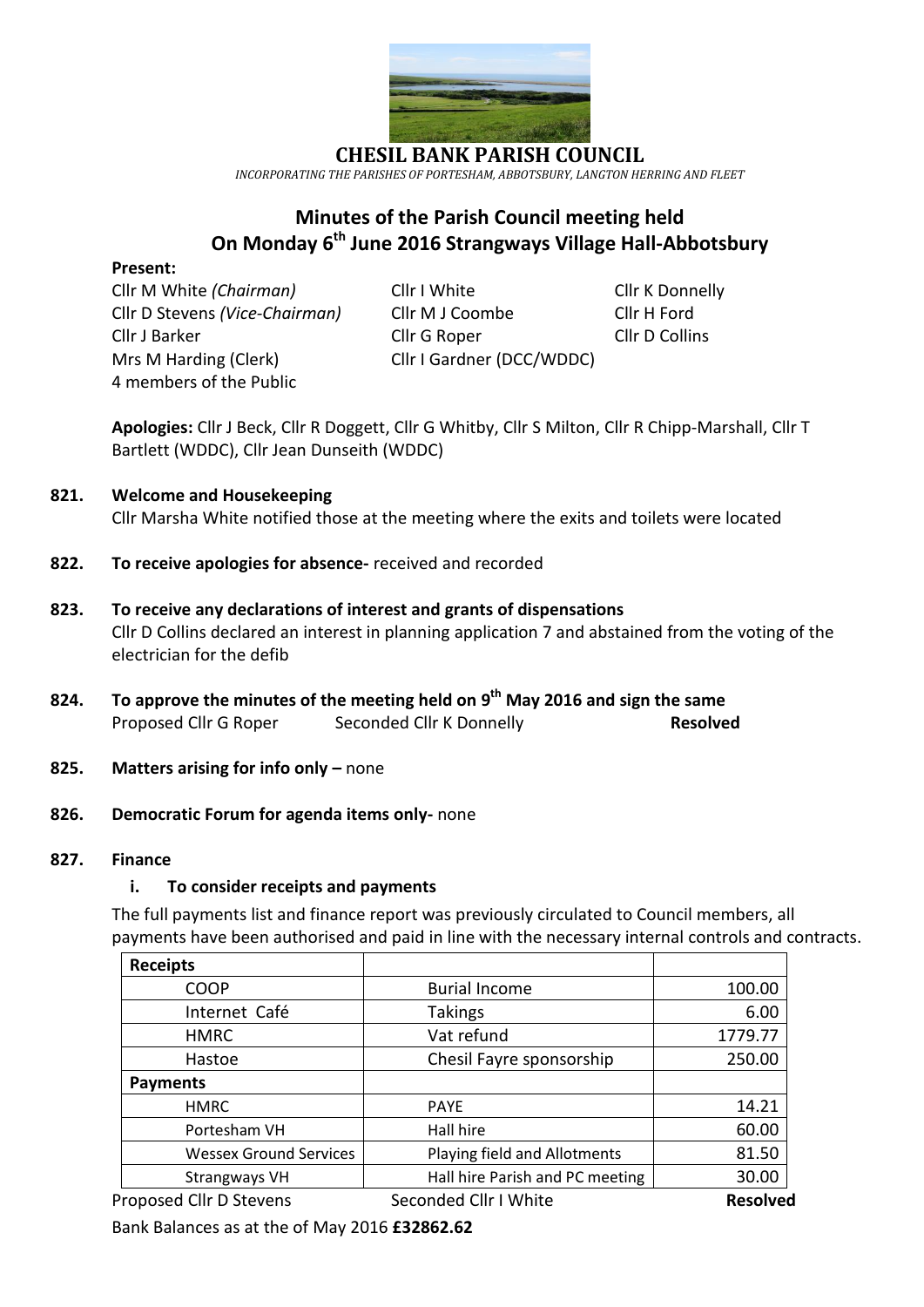*INCORPORATING THE PARISHES OF PORTESHAM, ABBOTSBURY, LANGTON HERRING AND FLEET*

## **ii. To consider the electrical quotes for the fitting of the defibrillator at PVH**

The PC had gathered 2 quotes for the electrical work to fit the defibrillator at PVH they both included a camera but there were differences in the fitting, the quotes were considered but further information is required in order to make a decision. The PC agreed that the Portesham Cllrs have a mandate decide on the electrician once this info has been gathered.

Proposed Cllr G Roper Seconded Cllr K Donnelly **Resolved** 

### **828. Working Group reports:**

**i.** Emergency Planning- defibrillator updates Portesham Defib- A session has been held at Portesham VH run by James Irvine, it was pleasing to see 22 people from the village attended a further event will be arranged later in July when more have signed up to attend.

Langton Herring Defib- Cllr Doggett had sent a report that the LH defib application has been passed through the first phase and has been approved by the SW ambulance service

**ii.** Recreation –Chesil Fayre report the preparations are ongoing, each of the parishes has been asked to provide a hamper for the raffle and a meeting will be held over the next week to continue with the preparations for the  $17<sup>th</sup>$  July.

## **829. To consider all planning applications in circulation**

- **i. WD/D/16/000905** Furlongs Homestead, Hannah's lane-change of use to one holiday unit-**Objection**s were raised on this application on the grounds that the lanes to the site are very narrow and not suitable for regular traffic, the access to the site has very poor visibility entering and exiting from the main road, it is a very well used pedestrian access to St Katherine's Chapel and children's play area.
- **ii. WD/D/16/000161** Fleet Cottage, 19 Market Street, Abbotsbury, Minor surgery to 1no Bay and 1no Strawberry Tree- **No Objections**.
- **iii. WD/CA/16/00981** Former Olds Garage Site- New signage to former petrol station/garage-further plans to be provided regarding the siting of the signs after concerns raised over visibility from other properties in the vicinity.
- **iv. WD/D/16/000176** 16 Frys Close- 2 No. Conifers Fell 1 No. Cypress Fell 1 No. Almond Fell- still in circulation.

### **v. To consider any other Planning or enforcement issues**

A report has been submitted to enforcement regarding the new parking of vehicles in the field above the scrap yard and some small constructions have been seen from the top of Portesham hill.

Additional caravans have been seen at the site below the scrap yard.

Travellers have also been spotted in the area around Hardy's Monument.

The porch has still not been rebuilt on the porch of the Ilchester Arms to be followed up.

### **830. To receive any Highways issues**

- **i.** The verges have been reported as many are overgrown, Winters Lane and the wild flower area adjacent to Frys Close are very overgrown and now causing visibility issues. The weeds on the pavements in Abbotsbury are still present.
- **ii.** The fingerpost in Portesham is still ongoing, it was also reported that a new finger post has the wrong spelling of Portesham and Shilvinghampton- to be reported to AONB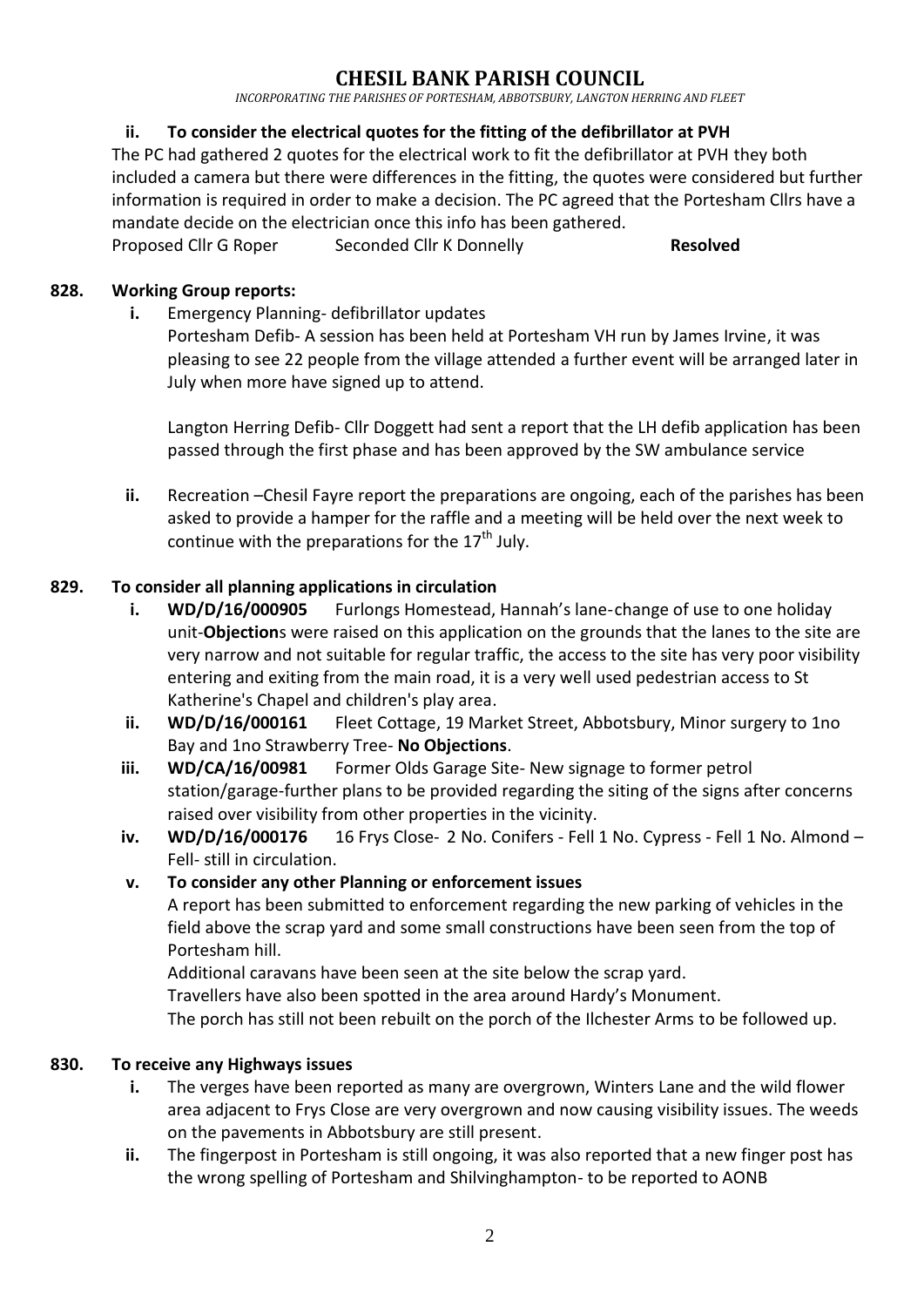*INCORPORATING THE PARISHES OF PORTESHAM, ABBOTSBURY, LANGTON HERRING AND FLEET*

- **iii.** An elder has still not been removed by highways at Goosehill so Cllr Collins has offered to remove this, the resident opposite the area is taking over the repair of the wall as Highways do not have the funds to do the work.
- **iv.** The area at the pinch point by Goosehill cottages is to be cut back to the old railway bridge wall. A suggestion from Highways was to consider a priority through this section but would need to be priority to those going up through the village.
- **v.** Concerns were raised about the accidents on Abbotsbury hill, 4 in the last 10 weeks where cars have spectacularly left the road into the adjacent fields, the clerk was asked to enquire and request the accident reports.
- **vi.** Cllrs discussed the speed issue along the B3157 and that 50mph this being a frustrating speed so drivers make dangerous decisions, Councillors asked Cllr I Gardner how the PC request that the national speed limit is put back in places where appropriate from Portesham to Weymouth. The Council were advised to write to the Director and Andrew Martin head of highways on the subject but not to ask for a blanket speed throughout the whole coast road just in areas where it is sensible. Proposed G Roper Seconded Cllr D Stevens **Resolved**
- **vii.** It was noted that the layby near to snipe gate is still semi closed and has chipping in it, highways to be contacted the ask when this will be returned to full use and cleared.

## **831. To consider a report of RoW issues in the Parishes**

Cllr White is dealing with the issues at the footpath at Rocky lane and the clerk had reported overgrown paths around Elworth, Cllr Donnelly is still waiting on action from his meeting with the Estate in Abbotsbury.

### **832. Reports from the Parishes**

- **i. Abbotsbury:** Cllr Stevens reported a cycle event along the coast road the PC had not been notified, comments of poor driving on the Crown roundabout with drivers and cyclists. It was suggested that Abbotsbury needs a new burial ground as new graves are being placed on older graves; the Clerk reported that after at least 99 years old graves can be used again. Cllr Ford commented that the burial ground has been there since the monks were in residence, so the burial ground has already been re used in places, unless we have a land owner who is willing to provide the land for a new site the PCC will continue to use the current Churchyard.
- **ii. Portesham:** Cllr White reported that the Duck food request was declined as it was felt this could be collected by residents in the village, a member of the public commented that this has now been dealt with. There have been complaints about the white lines painted along Front Street as not necessary also the increased security lights in the village are a nuisance to those at night

when lights come on for passing cats or dogs and shine in bedroom windows during the night.

#### **iii. Langton Herring:** none

**iv. Fleet:** Fleet Cllrs asked for an update on the enforcement for Fleet Castle as a meeting was scheduled for some time this year with the case officer